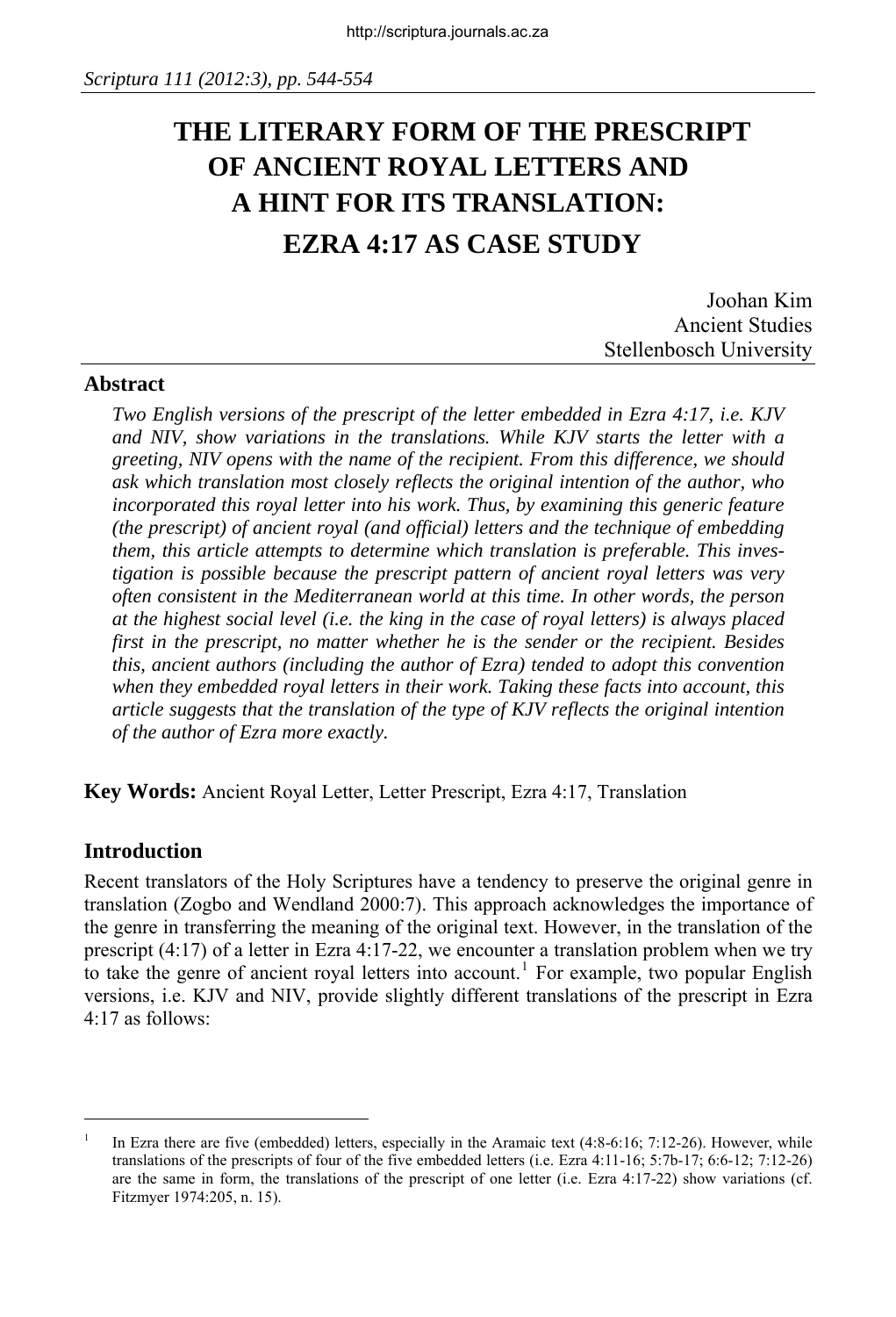|  |  | The Literary Form of the Prescript of Ancient Royal Letters: Ezra 4:17 as a Case Study |  | 545 |
|--|--|----------------------------------------------------------------------------------------|--|-----|
|  |  |                                                                                        |  |     |

| KJV (cf. NASB)                         | NIV (cf. NRSV)                         |
|----------------------------------------|----------------------------------------|
| Then sent the king an answer unto      | The king sent this reply: To Rehum the |
| Rehum the chancellor, and to Shimshai  | commanding officer, Shimshai the       |
| the scribe, and to the rest of their   | secretary and the rest of their        |
| companions that dwell in Samaria, and  | associates living in Samaria and       |
| unto the rest beyond the river, Peace, | elsewhere in Trans-Euphrates:          |
| and at such a time (my emphasis).      | Greetings (my emphasis).               |

In their translations of the prescript of this embedded letter KJV and NIV deal in different ways with the starting point of the prescript. KJV (like NASB) connects a prepositional phrase (viz. שְׁאָר עֲבַר־נַהֲרָה בְּעֵל־מִעֵם וְשִׁמְשֵׁי סָפְרָא וּשְׁאָר כְּנָוְתְהוֹן דִּי יָתְבִין בְּשָׁמְרֵין וּשְׁאָר עֲבַר־נַהֲרָה [*BHS*]) with the main verb as an indirect object and so the prescript begins with the greeting without mentioning either the sender or the recipient. NIV (like [N]RSV) included this prepositional phrase as a part of the prescript and so the prescript begins with the name of the recipient. But at the point where the translation should reflect the meaning of the original text, which is often conveyed in a literary form, this difference between KJV and NIV, which seems to show diverse understandings of the prescript of ancient royal letter, should be examined and explained.

At this point we should look at the prescript form of ancient royal letters, because in this instance the problematic verse (i.e. Ezra 4:17) is the prescript of the royal letter that the king Artaxerxes sent to his subjects (cf. Ezra 4:7, 11). In addition, we should also look at the embedding technique adopted by the author of Ezra for the letters, because this author seems to have certain distinctive habits in incorporating such sources. But we also should remember that authors very often copied the original form of the source letter, because quoted letters were often considered to be authoritative, even though authors readily omitted or changed the prescripts and the subscripts. Furthermore, because both original letters and quoted letters were in most cases open to everyone who read relevant authors' work(s), the authors were expected not to fabricate letters. Thus, in order to deal with the differences between the two translations in this case, it is necessary to look at both the formal features of the prescript of ancient royal letters and the way that Ezra adapted the prescripts when he embedded royal letters in his work. Therefore, I shall first look at the conventional features of the prescript of ancient royal letters that were transmitted both as independent texts and in embedded form. And, taking into account the findings of previous studies, I will investigate the habit(s) of the author of Ezra in embedding letter materials in his work. Finally, in the light of these analyses, I shall suggest which translation between KJV and NIV reflects the intention of the author of Ezra most closely. This concluding suggestion will hint at the translation technique of the prescript of ancient royal letter.

### **The Prescript of Ancient Royal Letters**

A prescript is the first part of a letter, which indicates addressor and addressee, and includes the salutation. Though the prescript is partly or wholly omitted in transmitted letters in literary works (and even in independent letters), most extant letters preserve the prescript in its full form. One striking fact about the prescript is that its structure is very often fixed according to letter type (White 1982:92; 1986). This is also true of the royal letter type (Welles 1933). I will deal with the prescripts of Aramaic and Greek royal letters that have been transmitted either as independent texts or in embedded form in literary works.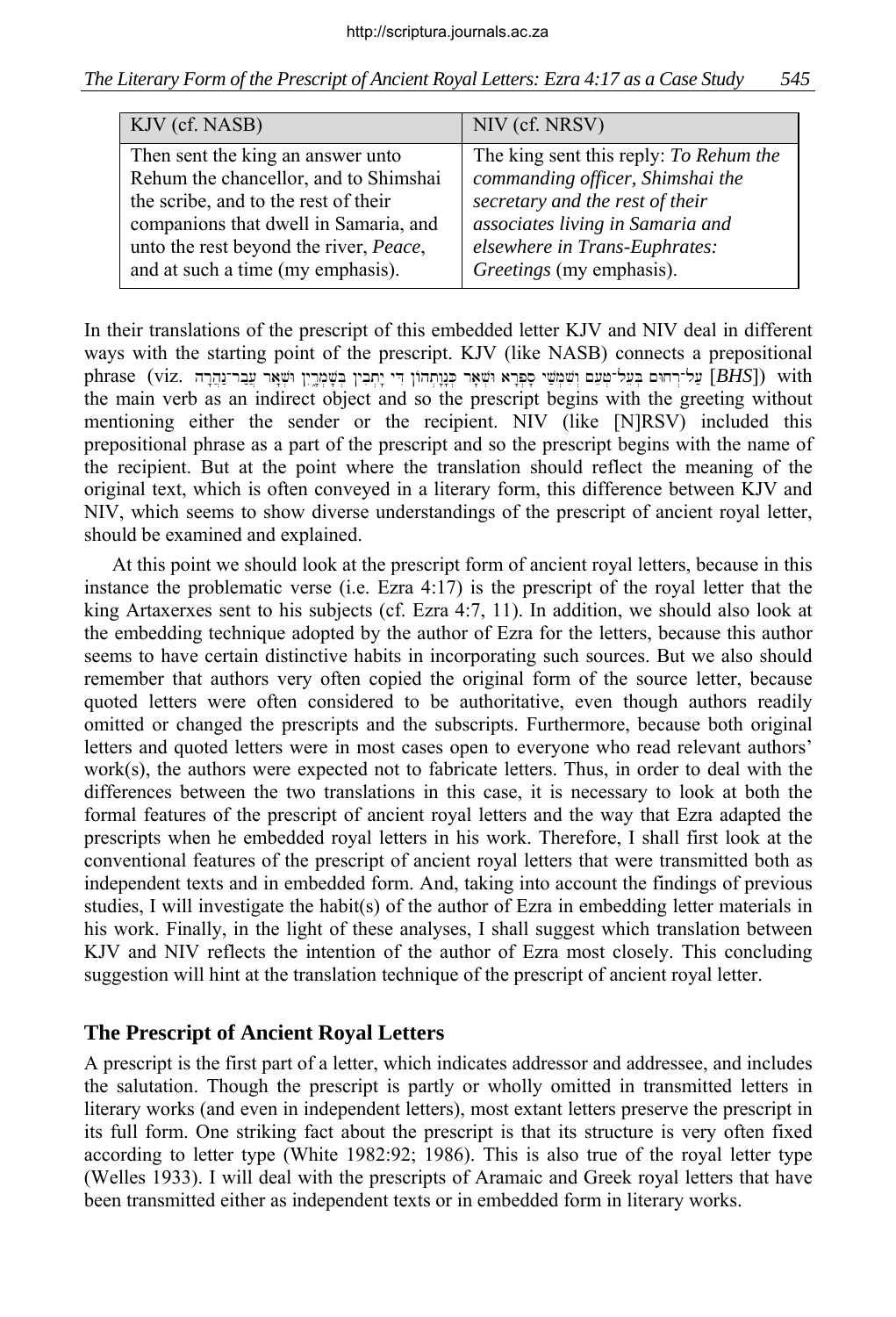### *Prescript of Independently Transmitted Royal (and Official) Letters*

#### *Aramaic Letters*[2](#page-2-0)

Few Aramaic letters have been preserved, though numerous letters were composed from the  $7<sup>th</sup>$  century BCE up to the time of Bar Kokhbah (Dion 1981:59). So available sources of Aramaic letters are a few biblical texts such as Daniel and Ezra, and some non-biblical texts found both in Elephantine and Hermopolis West in Egypt as well as in Palestine (Fitzmyer 1974:209; Dion 1981:59-60). It is well known that the prescripts of Aramaic letters are quiet diverse.<sup>[3](#page-2-1)</sup> Fitzmyer (1974:211) describes 'five ways' for the order of the prescript in Aramaic letters: (1) 'To X, your servant/brother/son, (greeting)'; (2) 'To X, from Y, (greeting)'; (3) 'From X, to Y, (greeting)'; (4) 'X to Y, (greeting)'; and (5) 'To X, (greeting).' In his study Fitzmyer did not try to connect a specific formula with any specific letter type, so we cannot say anything more specific about the form of the prescript of Aramaic royal letters. Nevertheless, we need to devote attention to two examples in this study, i.e. the prescript of Ezra 7:12 and *AdonL* 1. Ezra 7:12<sup>[4](#page-2-2)</sup> is a letter that a king (the highest position) sent to his servant (in a lower position), while *AdonL* 1<sup>[5](#page-2-3)</sup> is letter that a lower-ranking person sent to a king. These two prescripts are different in a number of aspects. Firstly, Ezra 7:12 is a royal letter in the precise sense, while *AdonL* 1 is not a royal letter but an official letter. Secondly, while Ezra 7:12 is an embedded letter in Ezra, *AdonL*  1 is an independent text. Finally, in terms of Fitzmyer's five categories for the prescripts of Aramaic letters, Ezra 7:12 belongs to the second category (viz. 'To X, from Y, [greeting]'), while *AdonL* 1 belongs to the fourth category (viz. 'X to Y, [greeting]'). Since the positions of the sender and the recipient are fully reversed in prescripts of these letters, we can say that the formulation of their prescripts is totally different. Nevertheless, these two examples are worthy of attention together, because both letters have one common feature: the two prescripts place the 'king' at the first position even though the 'king' is the sender in one instance and the recipient in the other. This phenomenon is noteworthy especially when we consider that other letter types, such as familiar letters, show flexibility in the order of the sender and the recipient in the prescript according to the epistolary situation (Dion 1981:60- 62; cf. White 1986). From this we can conclude that putting the 'king' at the first position in the prescript is a feature of Aramaic royal (and official) letters, regardless of whether the king is the sender or the recipient.

#### *Greek Letters*

-

In his study on Hellenistic royal letters Welles (1934:xxxviii) investigated "seventy-five texts, principally from the Seleucid and Attalid kingdoms, but also from the Asiatic dependencies of the Ptolemaic kings of Egypt and the minor kingdoms of Asia Minor." Of

<span id="page-2-0"></span><sup>2</sup> In examining Aramaic letters it is quite reasonable to consider Hebrew letters as well. Nevertheless, I do not deal with them in this essay, because they do not provide any useful information for a study of the prescripts of the letters in Ezra. According to Pardee (1978:337), the order of 'superior-inferior' found in the addresses of non-biblical Hebrew letters does not indicate any fixed rule. If there is one, "it would appear that there was little constraint ca. 600 B.C. for the sender to identify himself (unless related to the recipient), but, when he did, his name preceded that of the recipient without regard for his social relationship to the recipient." The situation is similar for Bar Kokhbah's letters.

<span id="page-2-1"></span>As opposed to the prescripts of Aramaic letters, those for Hebrew letters are uniform (Dion 1981:332). However, in terms of the pattern of the prescript, while the prescripts of Greek (papyrus) letters show variance according to each specific letter type, those of Aramaic letters do not (cf. White 1982:92).

<span id="page-2-2"></span>Ezra 7:12 (*BHS*): אויי אַמְיָא גְּמִיר וּכְעָנָא (לְעֲדָא לְעָזְרָא לְעָזָרָא הָיִל "Artaxerxes, king of kings, to the priest Ezra, the scribe of the law of God of heaven: Peace. And now").

<span id="page-2-3"></span>*AdonL* 1: [אל מרא מלכן פרעה עברך אדן | אשקלון] או ("To the lord of kings, the Pharaoh, your servant Adon, king of [Asheklon]").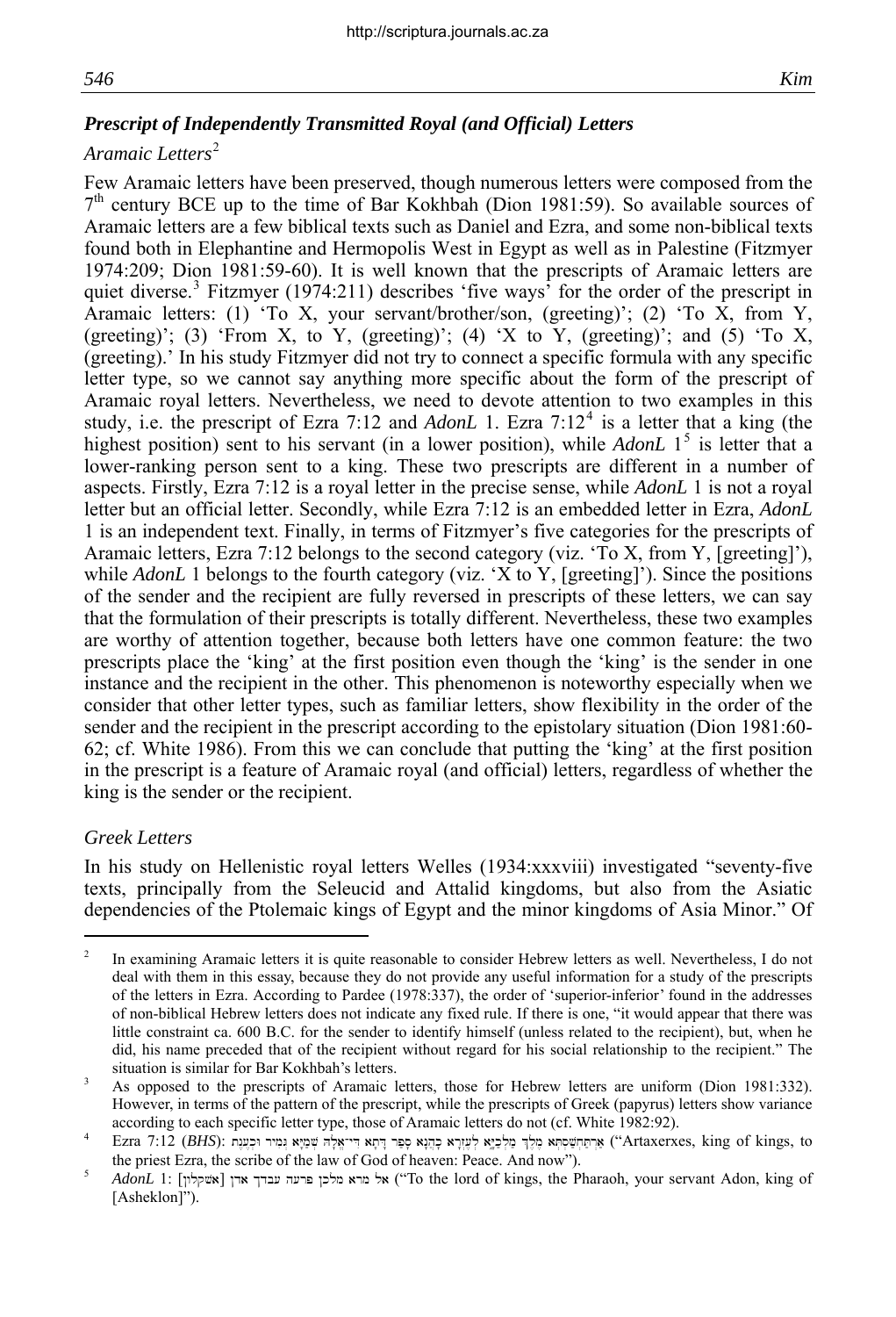#### *The Literary Form of the Prescript of Ancient Royal Letters: Ezra 4:17 as a Case Study 547*

these 75 letters, 4[6](#page-3-0)<sup>6</sup> have preserved the prescript in the form of "the sender (either king or the superior) – the recipient (the inferior) – the greeting" where the king (or the superior) is the sender.<sup>[7](#page-3-1)</sup> Thus the fifth letter in Welles (No. 5) starts as follows: Baouleus  $\Sigma \epsilon \lambda \epsilon \nu \kappa o \varsigma$ Mιλησίων τηι βουληι και τωι δήμωι χαίρειν ("King Seleucus greets the council of Miletus and her people" [my translation]). One limitation of Welles's examples is that his letters do not contain any instances where the king appears as the recipient. So we cannot say with confidence that the prescripts of all Greek royal letters follows the principle that the 'king' is placed at the first place, regardless of whether he is the sender or the recipient. However, we can suggest that this is the case with the following analogous explanation. White (1972) investigated the Greek official letter type, i.e. the (official) petition. After having analysed 71 official petitions, White (1972:13) concluded that the fixed form of the prescript of the petition is "some variation of 'To B—from A—'." White's conclusion provides a decisive indication of whether, in Greek royal letters, the king (i.e. the superior) takes the first position in the prescript, even though he is the recipient. In the prescripts of petitions, i.e. "To B—from A—," A means one who petitions (i.e. the sender) and B is the one who is petitioned (i.e. the recipient). Normally the one who is petitioned has the higher (social) position. This means that, in the official letter type, one who has a higher (social) position is placed at the first position in the prescript, even though he is the recipient. At this point we need to remember two things. First, the royal letter is a kind of official letter type and, second, the king has the highest authority in any case. From this fact we can suggest that in the royal letter the king will be placed at the first place even though he is the recipient.

#### *Prescript of Embedded Royal (and Official) Letters*

A number of embedded letters are found in ancient texts (cf. Rosenmeyer 2001; Parsons 2008:217-218). Ezra is such a case. However, before investigating embedded letters in Ezra and its author's technique of embedding them, I will first look at other embedded letters found in ancient Aramaic and Greek works. Although such a study would not provide any direct explanation of the embedded letters in Ezra, I expect that this will provide some common ground to explain the custom and technique of embedding letters in Ezra.

#### *Embedded Royal (and Official) Letters in the OT (Daniel)*

-

As Ezra is an OT text, it would be illuminating to examine other books from the OT. Except for four Aramaic letters in Ezra, there are another two Aramaic letters in the OT, i.e. Dan 3:31 and 6:26. Firstly, Dan 3:31 (NRSV 4:1) provides a good example of the prescript of an embedded royal letter (Hartman and Di Lella 1978:174; Pace 2008:121). Here we find that the author preserves the complete form of the prescript ("King Nebuchadnezzar to all

<span id="page-3-0"></span><sup>6</sup> Nos. 2, 4, 5, 6, 7, 9, 10, 11, 12, 13, 14, 15, 18, 22, 23, 25, 31, 31, 33, 34, 35, 36, 38, 39, 41, 43, 45, <47>, 52,  $54$ ,  $56$ ,  $58$ ,  $59$ ,  $61$ ,  $62$ ,  $64$ ,  $65$ ,  $66$ ,  $67$ ,  $69$ ,  $70$ ,  $71$ ,  $72$ ,  $73$ ,  $74$ ,  $75$ . Actually, if we had the perfect texts of the rest, the number would have increased.

<span id="page-3-1"></span>Of the 46 letters, 42 begin with title "king + his *proper name*," but four letters (viz. nos. 47, 54, 58, 59) start only with '*proper name*', in which case we cannot assert the addressor is a king or simply a higher officer than the recipient. For example, the fifty-eighth letter starts as follow: "Aτταλος "Αττ[ι]δι ίερει χαίρειν ("Attalus greets Att[i]s a priest" [my translation]). But an intertextual study of other letters reveals Attalus' identity as a king: Βασιλεύς "Ατταλος Περγαμηνών τηι βουληι και δήμωι χαίρειν ("King Attalus greets the council of Pergamon and her people" [my translation]") (no. 67). This phenomenon is confirmed with other example such as P.Lond. 4.1912 [=*CPJud* II 153] (White 1986).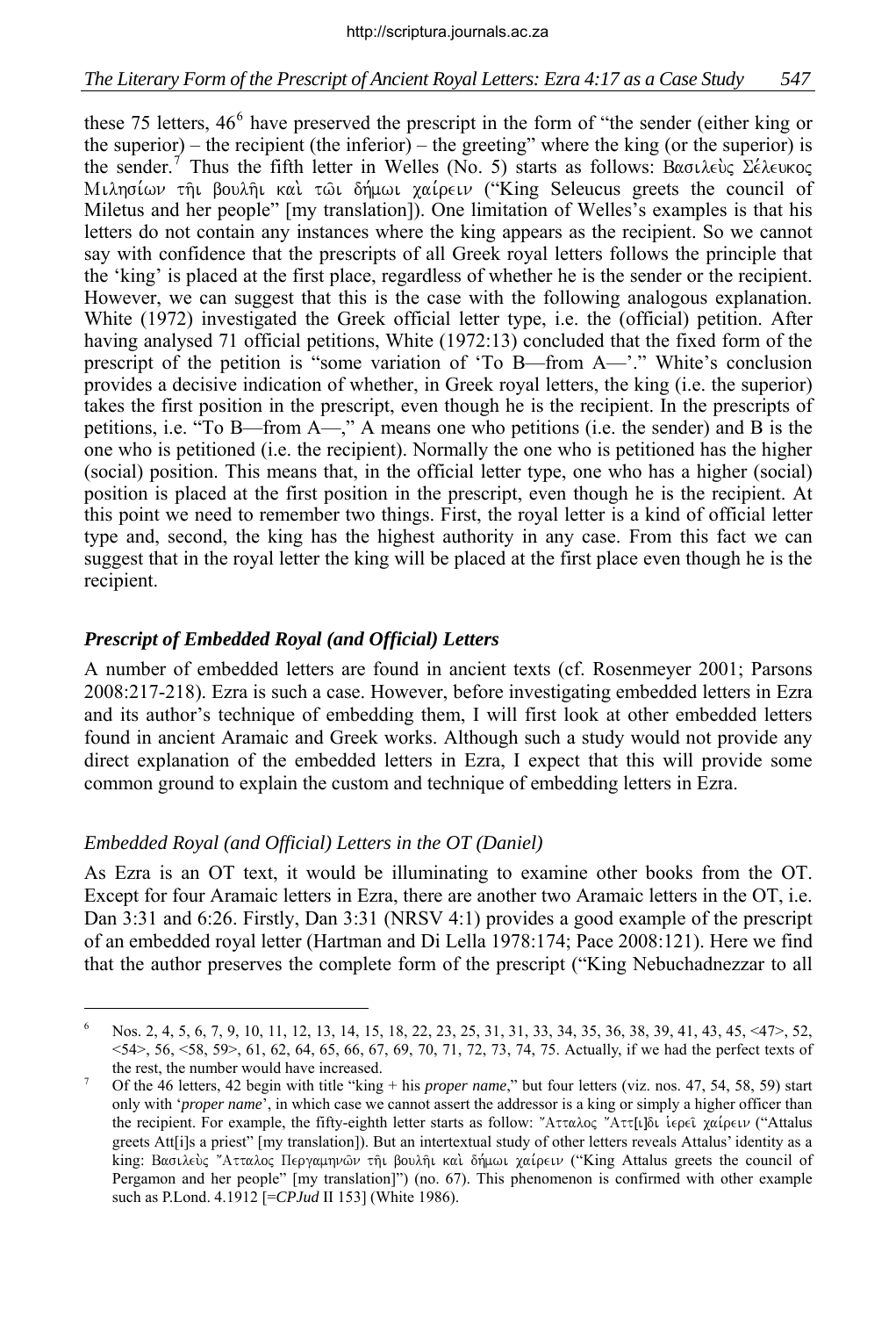-

peoples, nations, and languages that live throughout the earth: May you have abundant prosperity" [NRSV]). $<sup>8</sup>$  $<sup>8</sup>$  $<sup>8</sup>$  This is an example not only of the prescript of a royal letter that is</sup> fully preserved in its embedded form, but also one that shows the order of the prescript of the Aramaic royal letter follows the sequence of "the sender (either the king or the superior) – the recipient (the inferior) – the greeting" (Hartman and Di Lella 1978:175; Collins 1[9](#page-4-1)93:221). Secondly, Dan  $6:26$  (NRSV  $6:25$ )<sup>9</sup> has almost similar words to the prescript in Dan 3:31 (NRSV 4:1). However, its nature and function are different from those of Dan  $3:31$ , as suggested by the position of the main verb  $\Delta$ . Because of the position of the main verb פְּחַב, the link between בְּרְיָיָשׁ מַלְכָּא, the link between בְּחוֹ לכל־עממיא אמיא ולשניא די־דארין בכל־ארעא (in context, the recipient) was broken, as they were always placed next to one another in a common prescript. Furthermore, the subject  $(x \leq k)$  is placed before the verb  $(\epsilon_{n})$ . Of course, this word order is a common sequence in Aramaic verbal sentences (Rosenthal 1986:56 [§183]; Greenspahn 1999:124). Nevertheless, the position of  $\frac{dx}{dx}$  before the main verb eliminates any possibility that  $\frac{dx}{dx}$  can be read as the sender of the letter. Therefore, with reference to the prescript of Dan 6:26, we can suggest that the author of Daniel reduced the prescript to a short form of with with will we you have abundant prosperity!"). In this sense, NRSV 4:1 ("Then King Darius wrote to all people and nations of every language throughout the whole world: 'May you have abundant prosperity!'") provides a good example of how carefully the author embedded the royal letter material into his work. Furthermore, as Fitzmyer (1974:211) does not provide a prescript pattern that begins with the greeting alone, we can suggest that the prescript of Dan 6:26 is an adaptation by the author of Daniel.

#### *Embedded Royal (and Official) Letters in LXX (1 Maccabees)*

There are nine instances of embedded royal (or official) letters in LXX 1 Maccabees (10:18, 26; 11:30, 32; 12:6; 13:36; 14:20; 15:2, 16). These nine letters have all the parts of the prescript and all of them preserve the normal sequence of the prescript of the royal letter type: "the sender (either the king or the superior) – the recipient (the inferior) – the greeting." For example, 1 Macc 15:2 ("And their contents were like this: 'King Antiochus to Simon the great priest and ethnarch and the nation of the Judeans, greeting"  $[NETS]$ <sup>[10](#page-4-2)</sup> illustrates well how the author of 1 Maccabees embedded the royal letter material into his work. Here, before introducing this letter, the author used an introductory formula, i.e.  $\kappa \alpha$ .  $\hat{\eta}$ σαν περιέχουσαι τὸν τρόπον τοῦτον ("And their contents were like this"). After this, he presented the royal letter with the full prescript. The author's adoption of the introductory formula is also found in 1 Macc 14:20 (και τούτο το αντίγραφον των έπιστολων ών  $\alpha\pi\epsilon$  oteilar oi  $\sum$ παρτι $\alpha\tau\alpha\mu$ .), which also precedes the whole prescript (cf. Ezra 4:11a). Thus we can say that the author of 1 Maccabees was accustomed to using the introductory formula to embed the letter material. Besides royal letters, there are a few official letters in 1 Maccabees (e.g. 12:6; 14:20; 15:16). The difference from the prescript of the royal letter is that in official letters the order of "the sender – the recipient" is dependent on the (political and social) relationship between the sender and the recipient (e.g. 15:16). However, where the social relationship between the sender and the recipient is equal (or

<span id="page-4-0"></span><sup>8</sup> Dan 3:31 (*BHS*): ובוכַרְנֵצַר מַלְכָא לְכָל־עַמְמַיָּא אָמַיָּא וִלְשָׁנֵיָא דִּי־רָאַרְין בְּכָל־אַרְעָא שִׁלָּמְכוֹן

<span id="page-4-1"></span><sup>9</sup>  $\mu_{\rm p}^{\rm N}$  . Dan 6:26 (*BHS*): מַאַדְיִן דֶּרְיְיָנָשׁ מַלְלָּא הָמַקְמָיָא אָמָיָא וְלִשְׁנֵיָא הִי־דָאָרִין בְּכָל־אַרְעָא  $\mu_{\rm p}$ וֹ<br>בּארוֹם הַתַּחֲלוֹה הַתְּהֹל בּוֹת הַתְּהֹל בּוֹת הַתְּהֹל בּוֹת הַתְּהֹל בּוֹת

<span id="page-4-2"></span><sup>1</sup> Macc 15:2 (Gött): [Κ]αὶ ἦσαν περιέχουσαι τὸν τρόπον τοῦτον βασιλεὺς Ἀντίοχος Σίμωνι ἱερεῖ μεγάλω και έθνάρχη και έθνει Ιουδαίων χαίρειν.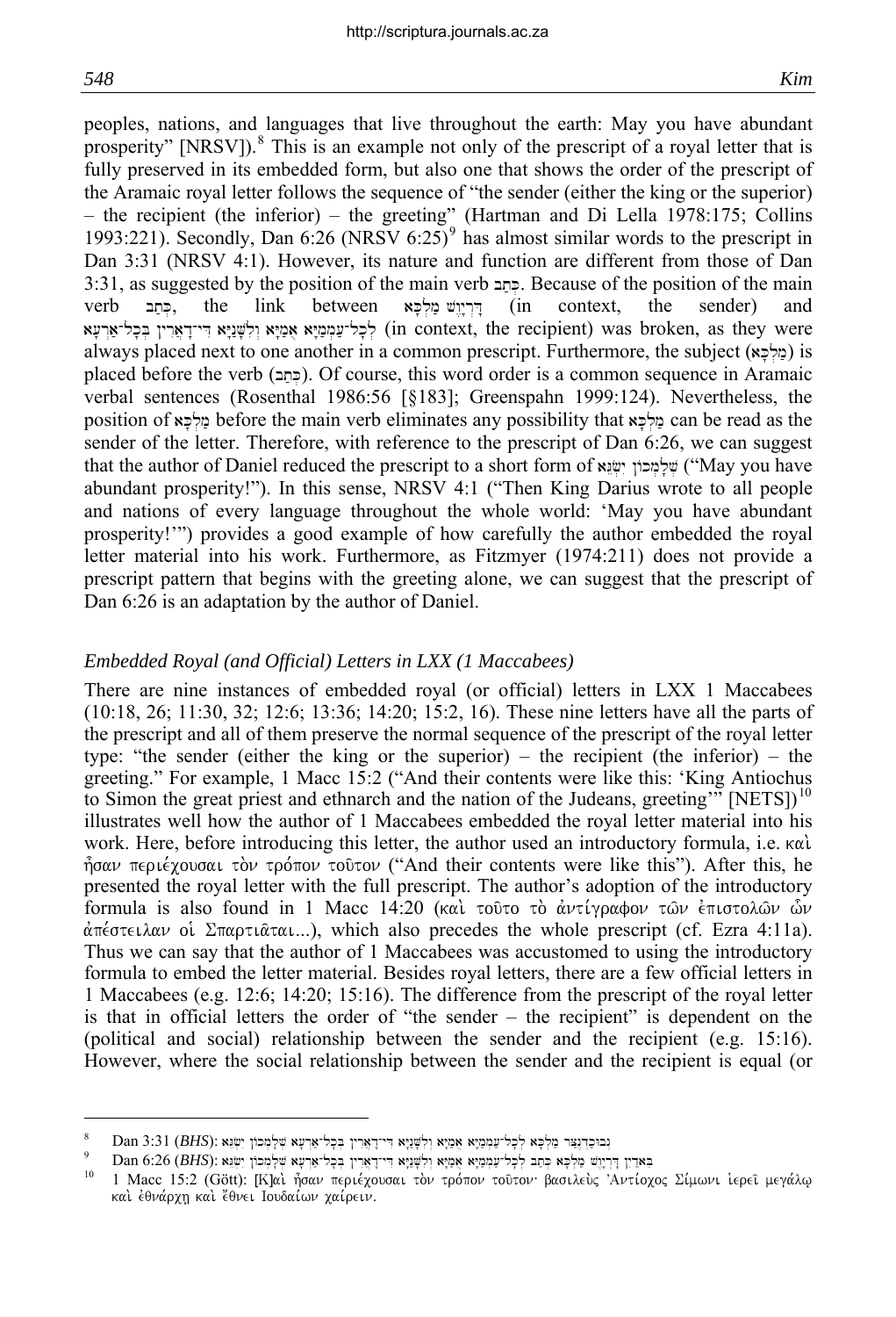ambiguous), there seemed to be flexibility in the order in the prescript (e.g. 12:6; 14:20).<sup>[11](#page-5-0)</sup> In any event, all examples keep all the parts of the prescript. In summary, the author of 1 Maccabees tended to keep the whole prescript as it is (i.e. "the sender [either the king or the superior] – the recipient [the inferior] – the greeting") and he also used the introductory formula as an embedding device, as needed.

### *Embedded Royal (and Official) Letters in NT (Acts)*

-

In NT we can find a number of independently transmitted letters (e.g. Paul's letters and others) and a few embedded letters (e.g. Acts 15:23; 23:26-30; Rev 2-3). The letter in Acts 15:23-29 has been considered the first official Christian letter (cf. Aune 1987:128; Stirewalt 2003:40) and the letter in Acts 23:26-30 is a typical Roman official letter (Witherington 1998:467-78, 699; Klauck 2006:419-34). In the prescript of both embedded letters in early Christian work we also find the same pattern of "the sender (either the king or the superior) – the recipient (the inferior) – the greeting" in full form.<sup>[12](#page-5-1)</sup> Furthermore, in both cases (Acts 15:23; 23:25) the author of Acts employed a kind of introductory formula ( $\gamma \rho \dot{\alpha} \psi \alpha \nu \tau \epsilon \zeta \delta \mu \dot{\alpha}$ χειρὸς αὐτῶν) just as other authors sometimes did (e.g. Dan 6:26; 1 Macc 14:20; 15:2).

### *Embedded Royal (and Official) Letters in Josephus and Eusebius*

Among extra-biblical texts we can find good instances of embedded (royal or official) letters in Josephus (37/38-ca.100 CE) and Eusebius of Caesarea (ca. 265-340 CE). But for want for space, I choose only one example from both authors respectively. Firstly, in *Ant*. 13.125-126, Josephus quotes a royal letter that Demetrius, a king, sent to his brother Jonathan ("of which the contents were as follows: 'King Demetrius to his brother Jonathan and to the Jewish nation, greeting" [Marcus, LCL]).<sup>[13](#page-5-2)</sup> From this passage we can see that Josephus also uses an introductory formula ( $\tau$ o $\tilde{\nu}$ to  $\tau$  $\tilde{\nu}$ ) to introduce the letter's source and he keeps the whole of the prescript of the royal letter according to a customary order. Secondly, Eusebius of Caesarea also writes the prescript in the same way as Josephus. Thus, for example, in his *Hist. eccl.* 4.13.1 we can find a prescript of a royal letter from the emperor Antoninus to the council of Asia (ca. 161 CE): "The Emperor Caesar Marcus Aurelius Antoninus Augustus Armenicus, Pontifex Maximus, Tribune for the fifteenth time, Consul for the third time, to the Council of Asia, greeting" (Lake,  $LCL$ ).<sup>[14](#page-5-3)</sup> As a royal letter, this prescript also follows a typical sequence. But here Eusebius did not use any introductory formula. But he nevertheless kept the prescript of the royal letter in embedding it into his work.

<span id="page-5-0"></span><sup>&</sup>lt;sup>11</sup> E.g. 1 Macc 12:6 (Gött): Ιωναθαν άρχιερεύς και ή γερουσία του έθνους και οι ιερείς και ο λοιπος δήμος τῶν Ιουδαίων Σπαρτιάταις τοις ἀδελφοις γαίρειν ("Ionathan the high priest and the senate of the nation of the priests and remaining citizenry of the Judeans to their brothers the Spartans, greeting" [NETS]); 14:20 (Gött): Σπαρτιατών ἄρχοντες καὶ ἡ πόλις Σιμωνι ἱερεῖ μεγάλω καὶ τοῖς πρεσβυτέροις καὶ τοῖς ἱερεῦσιν καὶ τφ λοιπφ δήμω των Ιουδαίων άδελφοις χαίρειν ("And this is a copy of the letters that the Spartans sent: 'The rulers and the city of the Spartans to Simon the great priest and the elders and the priests and the remaining citizenry of the Judeans, our brothers, greeting'" [NETS]).<br><sup>12</sup> Acts 15:23 (ΝΑ<sup>27</sup>): oi απόστολοι και οι πρεσβύτεροι αδελφοι τοις κατα την 'Αντιόχειαν και Συρίαν και

<span id="page-5-1"></span>Kιλικίαν άδελφοις τοις έξ έθνων χαίρειν; 23:26 (NA<sup>27</sup>): Κλαύδιος Λυσίας τω κρατίστω ήγεμόνι Φήλικι **χαίρειν.**<br><sup>13</sup> Josephus, *Ant*. 13.125-126: [Τ]οῦτον τὸν τρόπον· βασιλεὺς Δημήτριος Ἰωνάθη τῷ ἀδελφῷ καὶ τῷ ἔθνει τῶν

<span id="page-5-2"></span>Ίουδαίων χαίρειν.

<span id="page-5-3"></span><sup>&</sup>lt;sup>14</sup> Eusebius, *Hist. eccl.* 4.13.1: Αὐτοκράτωρ Καΐσαρ Μάρκος Αὐρήλιος 'Αντωνίνος Σεβαστός, Άρμένιος, άρχιερεύς μέγιστος, δημαρχικής έξουσίας το πέμπτον και το δέκατον, ύπατος το τρίτον, τώ κοινώ της Ασίας χαίρειν.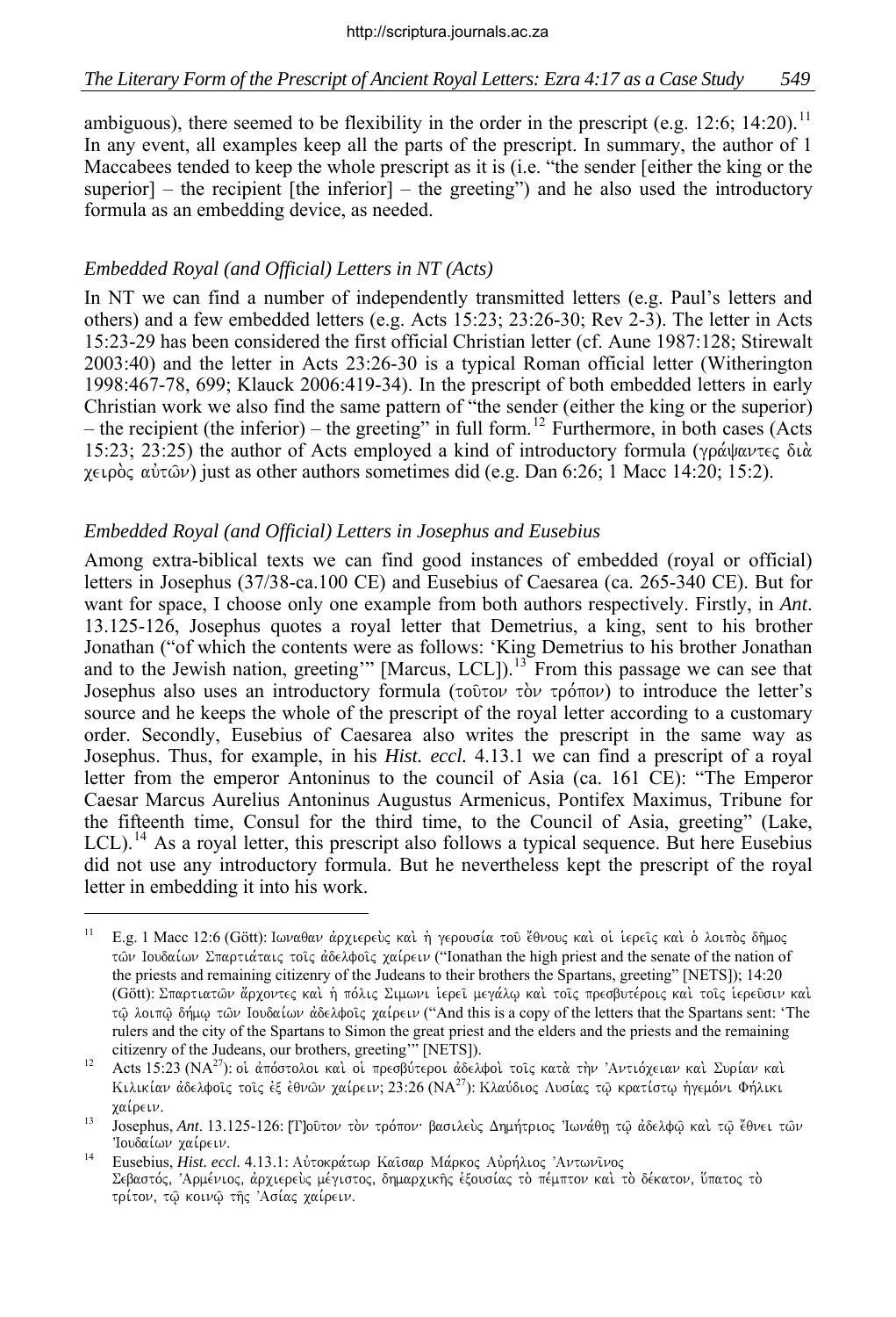#### *Summary*

Throughout these analyses we have reached two tentative conclusions concerning the prescripts of the ancient royal (and official) letters, which are decisive for the discussion below. Firstly, the prescripts of the royal letter, no matter in what languages they were composed, show the same pattern in both independently transmitted letters (2.1) and embedded letters (of course, only when an author kept the whole prescript) (2.2), i.e. "the sender (either the king or the superior) – the recipient (the inferior) – the greeting" or "the recipient (either the king or the superior) – the sender (the inferior) – the greeting." Secondly, when an author used royal (and official) letters as sources, the author tended either to write the entire prescript or to omit some part of the prescript, i.e. the sender and the recipient, except the greeting.

### **Prescripts of Embedded Letters in Ezra and Translation of the Prescript of Ezra 4:17**

### *Prescripts of Embedded Letters in Ezra (excluding 4:17)*

Fitzmyer (1974:220) points out that letters "in Ezra supply the closest parallels to the extrabiblical material." Fitzmyer's investigation offers some grounds to compare the letters in Ezra and other texts. Thus, in this section I will analyse the prescripts of five letters that appear in Ezra 4-7 and compare them with the contents of the letter discussed above. In doing so, I expect to establish a few guidelines for translating the prescript of the letter in Ezra 4:17-22. As above, the author of Ezra embedded five letters into his work, i.e. Ezra 4:11-16, 4:17-22, 5:7b-17, 6:6-12 and 7:12-26. These five letters can be classified into three groups according to the degree to which the typical form of the prescript has been preserved, i.e. the letter group that perfectly preserved the whole prescript (Group 1 [e.g. Ezra 7:12]); the letter group that adapted the prescript in the author's style (Group 2 [e.g. Ezra 4:11,  $[17]$ ; 5:7]); and the letter group that omitted the entire prescript (Group 3 [e.g. Ezra 6:6]).

### *Group 1: Ezra 7:12*

The passage in Ezra 7:12 keeps all the parts of the prescript of a royal letter ("Artaxerxes, king of kings, to the priest Ezra, the scribe of the law of the God of heaven: Peace. And now" [NRSV]).<sup>[15](#page-6-0)</sup> This follows the customary pattern of the prescript of a royal letter, i.e. "the sender (either the king or the superior) – the recipient (the inferior) – the greeting" (cf. Dan 3:31; 1 Macc 11:30, 32; 12:6; 13:36; Eusebius, *Hist. eccl*. 4.13.1). This provides an example that Ezra has adopted the traditional way in preserving the prescript of the royal letter in embedding the source letter into his work.

### *Group 2: Ezra 4:11; 5:7*

-

Firstly, the passage in Ezra 4:11 ("This is the copy of the letter that they sent unto him, even unto Artaxerxes the king; Thy servants the men on this side the river, and at such a time"  $[KJV]$ <sup>[16](#page-6-1)</sup> shows a common pattern of the prescript of royal letters (i.e. "the recipient [either the king or the superior] – the sender [the inferior] – the greeting"; cf. Ezra 7:12) in the full prescript except the greeting. The omission of the greeting cannot be explained because there are no other samples. We only find various attempts to solve this problem.

<span id="page-6-0"></span>וקר מלחשקת המלך מלכי לשור א קבוא ספר דתא די־אלה שמיא ומיר וקענת (*BHS*): במסתמט המלך המודר ברווח ב-15<br>אורחט בי שלחי שלחי של שריכם שמישה מלכי שביר שמי שרד הרווח ו-11 (BHS)

<span id="page-6-1"></span>Fzra 4:11 (*BHS*): דְּנָה עַרְוּבְרָה אֲנָשׁ עֲבָר־וְךָ אֲנָשׁ עֲבָר־נְהֲרָה וּכְעֵנָת (*BHS*): דְּנָה אֲנֹשׁ א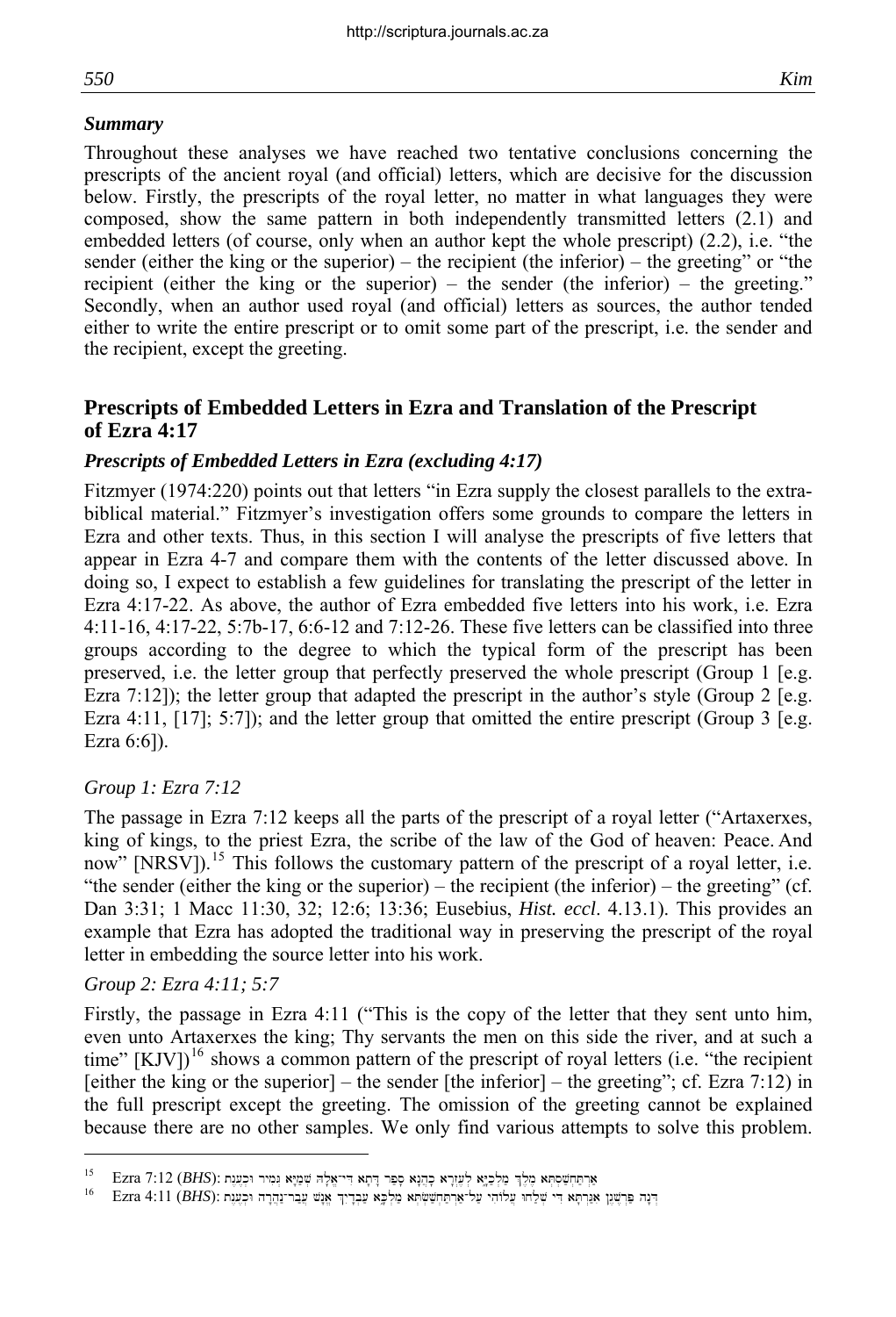### *The Literary Form of the Prescript of Ancient Royal Letters: Ezra 4:17 as a Case Study 551*

For example, NRSV and Vulgate inserted the greeting, i.e. 'send greeting' or *salutem,* while LXX kept a lacuna at this point (αύτη ή διαταγή της έπιστολης ής απέστειλαν προς αύτον προς 'Αρθασασθά βασιλέα παϊδές σου άνδρες πέραν του ποταμου). Secondly, the passage in Ezra 5:7("[T]hey sent him a report, in which was written as follows: 'To Darius the king, all peace!"  $[NRSV]$ <sup>[17](#page-7-0)</sup> raises a more serious problem. In many English versions this prescript omits mention only of the sender. This verse has been translated either as "Unto Darius the king, all peace" (KJV) or as "To Darius the king, all peace[!]" (NASB and NRSV) or "To King Darius: Cordial greetings" (NIV) or "Greetings to King Darius" (NLT). At first glance, these translations seem not only to be faithful to the original text, but also to reflect a pattern of the prescript of Aramaic letters. Furthermore, we have a prescript formula of "To X, [greeting]" among the prescripts of Aramaic letters (Fitzmyer  $1974:211$ .<sup>[18](#page-7-1)</sup> However, the core of the problem is that, compared to the prescripts of later Aramaic letters in Hellenistic and Roman times, the preposition  $\frac{1}{2}$  was rarely used as a marker of the recipient in the prescript of Old and Imperial Aramaic letters. Instead, either or by was generally employed (Schwiderski 2000:102-111, 247-248).<sup>[19](#page-7-2)</sup> As is commonly known, the Aramaic of Ezra belongs to 'Imperial Aramaic' (Greenspahn 1999:6; Rosenthal 1968:6). Thus, based on Schwiderski's conclusion, we cannot consider the preposition  $\frac{1}{2}$  in Ezra 5:7 as a marker of the recipient in the prescript. Furthermore, in this context the preposition  $\frac{1}{r}$  in the phrase (לְרַךְ יָוֹשׁ מַלְכָּא) seems to be related to the verb (בְּתִיב) directly. Considering these facts, we can conclude the prepositional phrase shape  $\forall r$  to be an indirect object of the verb בחיב. Therefore we may consider the prescript of Ezra 5:7 as a reduced prescript as in the case of the prescript of Dan 6:26. Furthermore, the author of Ezra used an introductory formula here  $(cf. 4:11)$  which used to be found in other embedded royal letters (e.g. Dan 6:26; 1 Macc 14:20; 15:2; Acts 15:23; Josephus, *Ant*. 13.125).

#### *Group 3: Ezra 6:6*

-

The passage in Ezra 6:6 provides an example of where Ezra has omitted the entire prescript. Different from the letters of the above group with adapted prescripts (3.1.2), this group starts with an adverb בָּעֵן. Actually, among extant Aramaic letters, a few letters follow this pattern (Schwiderski 2000:111-112; cf. Fitzmyer 1974:205, n. 15). This example also shows that the author of Ezra adapted his letter source for his work, written in the Imperial Aramaic letter tradition.

<span id="page-7-1"></span><span id="page-7-0"></span>י הַעֲלוֹהִי וַּבְּדָה הָּחִיב בְּנֵהּ לְדָךְ יָיֵשׁ מַלְכָּא שְלָמָא כֹלָא (*BHS*): הַא שִׁלְמָא בִלְא שִׁלְמָא בִל<br><sup>18</sup> Because there seems to be no extant pattern of a prescript that begins with the greeting alone acc Fitzmyer's list (1974:211), the translation of "To Darius the king, all peace[!]" (NRSV) is preferred to any example that begins with the greeting (actually, there are no versions that are translated in this way). However, what we should remember is that Fitzmyer, firstly, does not say anything about independently transmitted letters here, and the author of Ezra adapted his letter sources to embed them into his work, as other authors often did.<br><sup>19</sup> At this point the examples of the preposition  $\frac{1}{2}$  in Ezra and Daniel (Ezra 7:12; Dan 3:31) that were used as the

<span id="page-7-2"></span>marker of the recipient raises a problem for the dating of these books. However, recently Williams questioned Schwiderski's conclusion based on JA Lund's study (Williamson 2008:59-60). Cf. Fitzmyer (1974:213), who insists that the preposition  $\frac{1}{2}$  was used as the marker of the recipient. However, his instances consist of the later Aramaic letters such as 5/6 *Hev* 1:1 and Gamaliel 1, 2, 3, etc., though he places Ezra 5:7; 7:12 and Dan 3:31 (on the date of these letters, see Fitzmyer 1981:40-43, especially, 43; on the Aramaic in Daniel, see Greenspahn 1999:6). Thus, the understanding of the preposition  $\frac{1}{2}$  can be considered a problem of interpretation, not of letter form.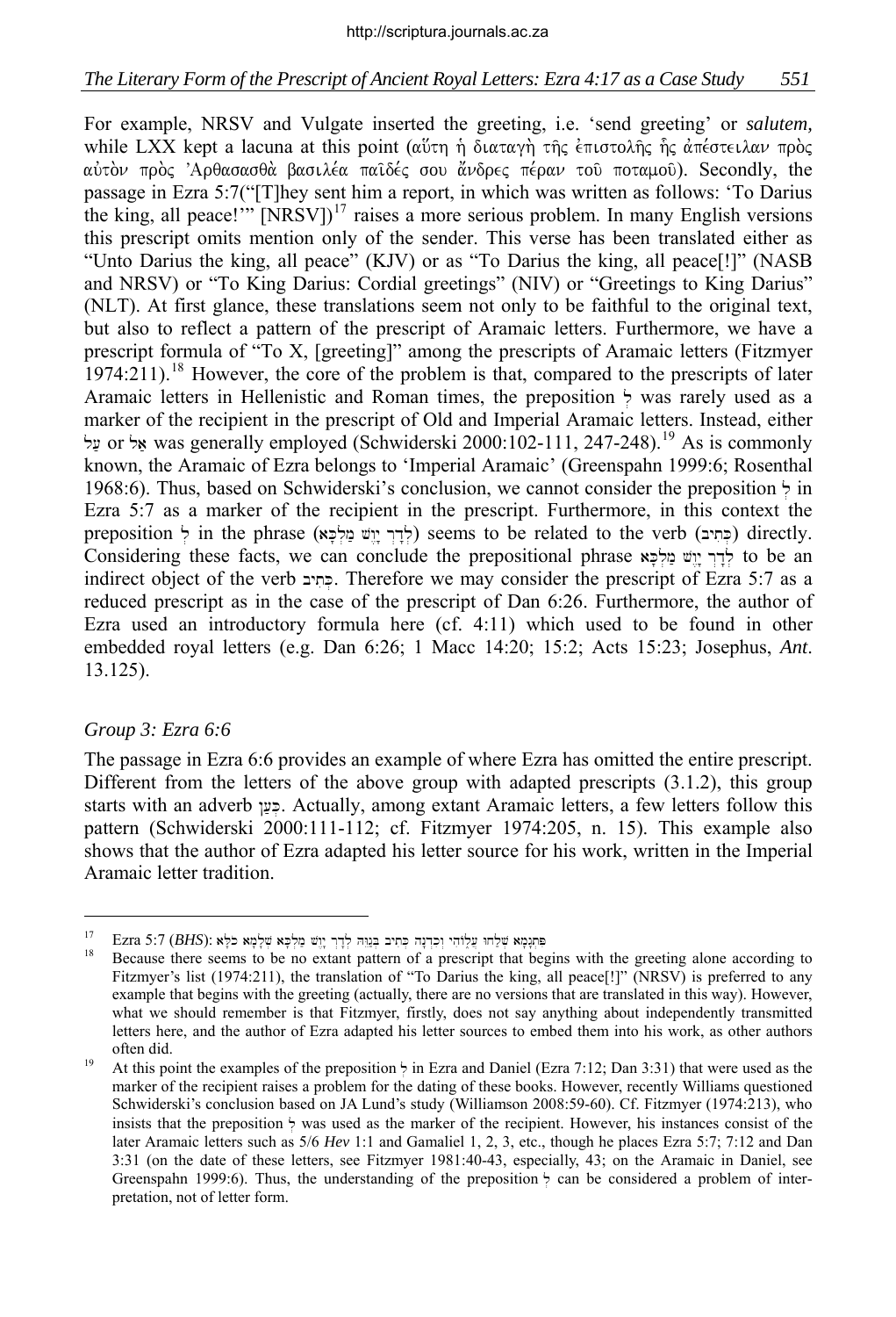#### *Prescript of Ezra 4:17 and Suggestion for Translation*

The prescript of Ezra 4:17 can be classified into either the first group (3.1.1) or the second group (3.1.2) according to how we understand the nominal phrase, h other word, if we. מַלִּכָּא עַל־רְחוּם בִּעֲל־טָעֵם וְשָׁמְשִׁי סָפְרָא וּשָׁאֵר> בְּנֵהְהוֹן דִּי יַחְבִין בְּשָׁמְרֵין וּשָׁאֵר עֲבַר־נַהֲרָה. In other word, if we understand this phrase to belong to the prescript (3.1.1), we can say that the author kept the full prescript as in the case of Ezra 7:12 and used an introductory formula ( $\neg$ הונמא ( $\neg$ according to his custom (e.g. Ezra  $4:11$ ; 5:7). On the other hand, if we understand this phase to be connected to the verb,  $\pi \frac{1}{2}$ , that is to say, it functions as a subject (ax $\frac{1}{2}$ .) and an וּעַל־רְחוּם בִּעֲל־שַעֶם וְשָׁמִשִׁי סָפָּרָא וּשָׁאָר כְּנֵוָתְהוֹן דִי יָתִבְין בִּשָּׁמְרֵין וּשָׁאָר עַבַר־נַהֲרָה) of rightly respectively  $(3.1.3)$ , we can say that the author adapted the first two component of the prescript for the story line and reduced them to the 'Greeting' just as he and other authors often did (e.g. 5:7; cf. Dan 6:26). Therefore we can say that there is no problem if we translate on the basis of this understanding (cf. KJV and NASB).

However, the problem arises from the fact that many English versions open the prescript with the prepositional phrase:

.עַל־רְחוּם בִּעֵל־טִעֵם וִשִּׁמְשֵׁי סָפְרָא וּשָׁאָר כְּנָוְתְהוֹן דִּי יָתְבִין בְּשֶׁמְרֶיִן וּשָׁאָר עֲבַר־נַהֲרָה.

For example, NRSV translates this verse as follows: "The king sent an answer: '*To Rehum the royal deputy and Shimshai the scribe and the rest of their associates who live in Samaria and in the rest of the province Beyond the River, greeting. And now'* " (my emphasis). Actually, because the quotation marks in NRSV indicate direct speech and the version tried to preserve a literary form as in poetry, the 'To Rehum…' is surely understood as direct speech that is quoted from the royal letter (Bruce 1978:190; Zogbo and Wendland 2000:7). In this regard, we can say that this is also a reduced form of the prescript with an introductory formula as in the case of the second group (3.1.2). Furthermore, we find some variance among prescript patterns of Aramaic letters, i.e. 'To X (greeting)' (Fitzmyer 1974:211), which seems to support this translation. Furthermore, in this context the noun aK'l.m; ('the king') is closer to the verb xl;v. ('to send') than to other parts of the verse. As Schwiderski (2000:357) points out, it is normally accepted that whenever a 'king' as the 'sender' is placed at the first place of the prescript, the proper name should always appear with the title 'king' (e.g. Ezra 7:12; Dan 3:31; 1 Macc 15:2; Josephus, *Ant*. 13.126; Eusebius, *Hist. eccl*. 4.13.1). Nevertheless, this NRSV translation (and similar translations) still represents a problem. Firstly, Fitzmyer's study was limited to the prescript of independently transmitted letters and did not include embedded letters. Thus, we cannot assert that his study offers any ground for the NRSV translation. Moreover, we may remember that there is no example of the prescript of royal letter beginning with the inferior, no matter whether the inferior is the sender or the recipient. This fact applies to the prescript of embedded royal letters too. Therefore, we can see that, in embedding royal letters, the author chose a way either of preserving the full prescript or of omitting it entirely (except the greeting sometimes). Thus, this indicates that the translation of NRSV does not faithfully reflect the custom of embedding the prescript of a royal letter. Based on the above discussion, we can conclude that the prescript in Ezra 4:17 begins with  $\pi^i$ igust as in the case of Ezra 5:7.

### **Conclusion**

In this brief essay I dealt with a translation issue related to the prescript of the embedded royal letter in Ezra 4:7 from the perspectives both of the prescript formula and of the embedding technique for ancient royal letters. Firstly, I surveyed the prescript pattern of independently transmitted royal letters in section 2.1. In this way I was able to show that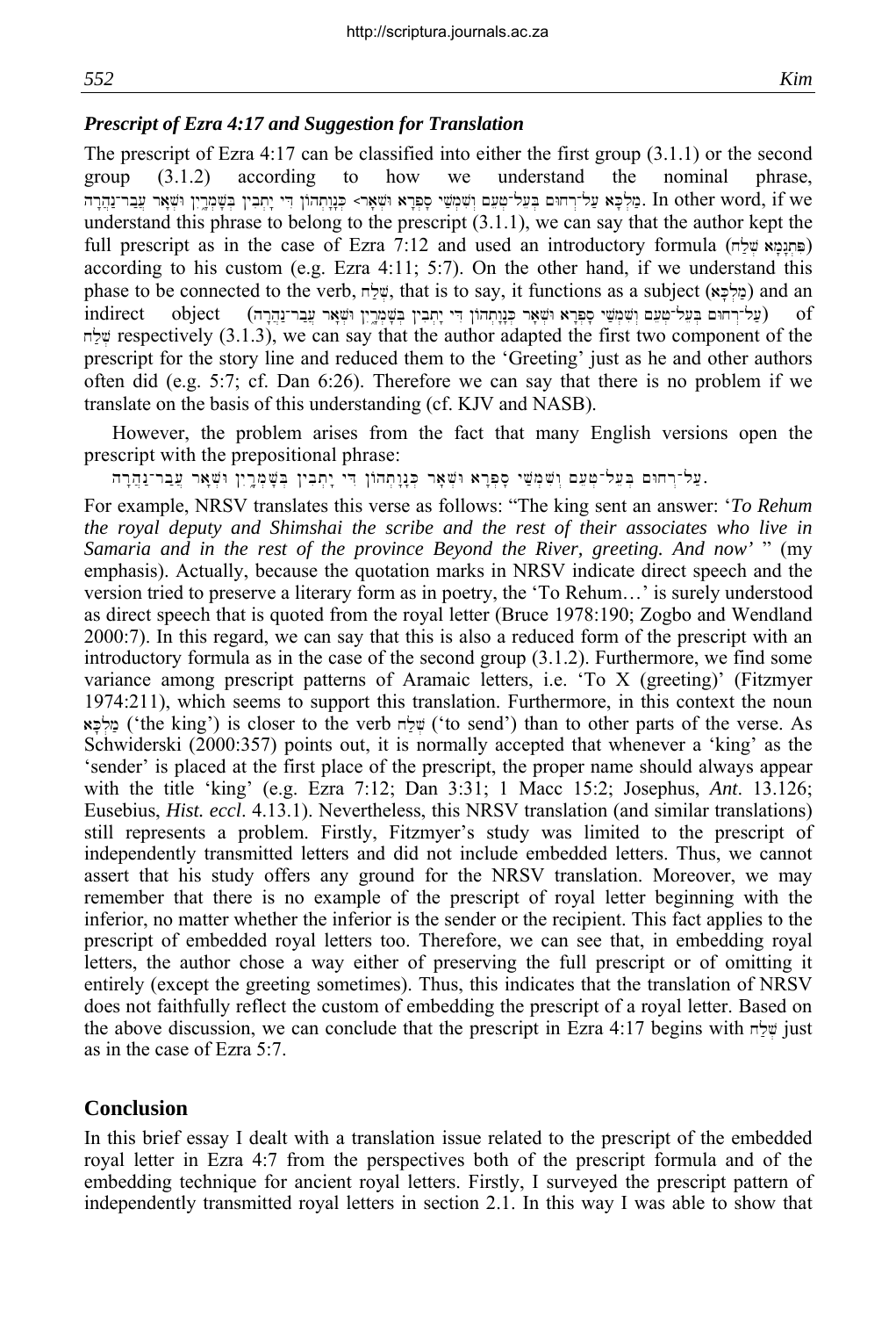the 'king' (or the superior) is placed at the first position of the prescript, no matter whether he is the sender or the recipient. This is the most important feature of the prescript of the ancient royal letter. However, the translation issue arose from a fact that our text (Ezra 4:17) is an embedded letter. Actually, many embedded letters show different features from independently transmitted letters, because they were used as sources in literary works. I therefore investigated how ancient royal letters were embedded in literary works on the basis of a few examples from Daniel in the OT, 1 Maccabees in LXX, Acts in NT, Josephus' *Jewish Antiquities* (*Ant.*), Eusebius' *Church History* (*Hist. eccl.*) (2.2) and from Ezra in the OT (3.1). Through analyses of these examples I could tentatively conclude that the following are features of the prescript of an embedded royal letter: (i) when it preserves both the sender and the recipient, the sequence of the prescript is the same as that of independently transmitted royal letters; (ii) sometimes only the king's name appears with the greeting, no matter whether he is the sender or the recipient; but (iii) when the king's name is omitted, only the greeting appears without mention of the inferior, no matter whether he is the sender or the recipient. Based on these analyses in section 3.2, I dealt with the translation issue of the prescript in Ezra 4:17 as an example and concluded as follows: at least in terms of literary form, the translation represented by KJV (or NASB) is closer to author's intention than the one that is represented by NIV (and NRSV). This is both (i) because the translation of NIV did not take into account the features of the prescript of ancient royal letters and (ii) because the suggestion of the translators of NIV that the phrase חון די יַתְבִין בִּשְׁמְרֵין וּשָׁאֵר עֲבַר־יַהֲרֵה מִעֲל-שְׁעֵם וְשָׁמְשִׁי סָפְרָא וּשָׁאַר בְּוַנְתְהוֹן ד referring to the sender and the recipient of the prescript respectively is not persuasive on the basis of the syntax of the phrase.

- *BHS Biblica Hebraeca Stuttgartensia*
- Gött The Göttingen Septuagint
- KJV King James Version
- LCL Loeb Classical Library
- LXX Septuagint
- NETS Pietersma, A & Wright, B 2007. *A New English Translation of Septuagint*. Oxford: Oxford University Press.
- NASB New American Standard Bible
- NA<sup>27</sup> *Novum Testamentum Graece*, Nestle-Aland, 27th edition.
- NIV New International Version
- NLT New Living Translation
- NT New Testament
- (N)RSV (New) Revised Standard Version
- OT Old Testament

## **BIBLIOGRAPHY**

- Aune, DE 1987. *The New Testament in Its Literary Environment*. Philadelphia: The Westminster Press.
- Bruce, FF 1978. *History of the Bible in English from the Earliest Versions*. New York: Oxford University Press.
- Collins, JJ 1993. *Daniel: A Commentary on the Daniel*. Minneapolis: Fortress Press.